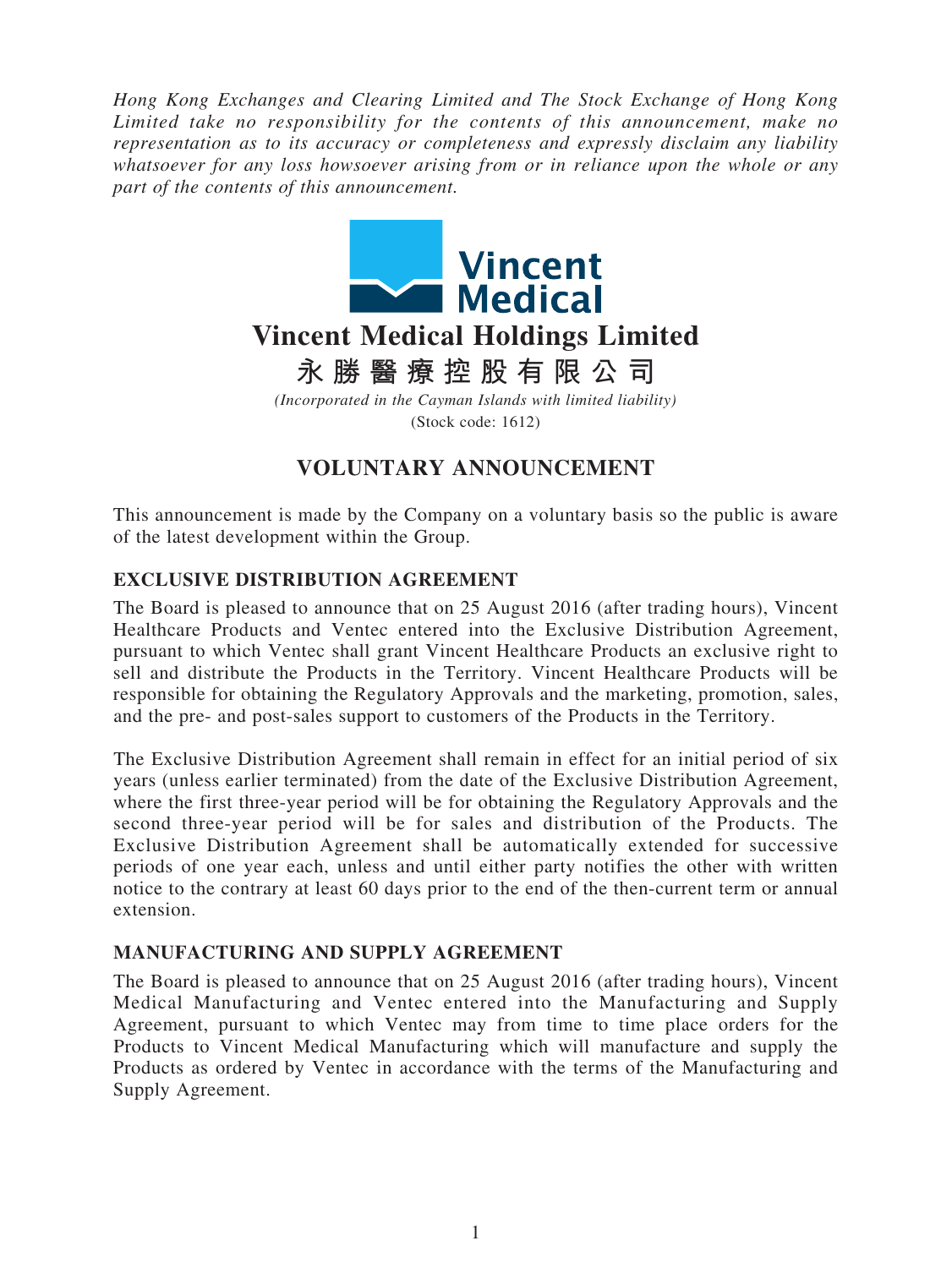The Manufacturing and Supply Agreement shall remain in effect for an initial period of five years (unless earlier terminated) from the date of the Manufacturing and Supply Agreement. The Manufacturing and Supply Agreement shall be automatically extended for successive periods of one year each, unless and until either party notifies the other to the contrary at least three months prior to the then-current term.

To the best of the Directors' knowledge, information and belief, having made all reasonable enquiries, Ventec is an Independent Third Party of the Company and its connected persons.

#### **REASONS AND BENEFITS FOR ENTERING INTO THE AGREEMENTS**

The Group is principally engaged in the manufacturing and sale of medical devices focusing on respiratory products, imaging contrast media power injector disposables, and orthopaedic and rehabilitation products.

Ventec develops and manufactures life-support ventilators which help care for patients that require ventilation therapy. Ventec is guided by an experienced management team with a long and successful track record in ventilator development and medical devices.

The Group is continuously seeking for new opportunities (i) to enhance its product lines and expand its capability to include manufacturing of medical devices with more technological elements; (ii) to expand the Group's scope of value-added services to its customers by leveraging on the Group's position as a domestic enterprise in China; and (iii) to provide assistance for its customers' application for the relevant regulatory approvals and registrations required for the sales and distribution of the Group's customers' medical devices and products in China.

The Group expects to benefit from the increase in revenue generated from the services provided under the Manufacturing and Supply Agreement and the increase in revenue generated through distributing the Products in the Territory as the exclusive distributor. As such, the Board considers that the entering into of the Agreements represents a good opportunity for the Group to enhance its product capability and services enabling the Group to further expand its business and revenue base.

### **GENERAL**

The entering into of the Agreements does not constitute any notifiable transaction of the Company under Chapter 14 of the Listing Rules, nor any connected transaction under Chapter 14A of the Listing Rules.

#### **DEFINITIONS**

| "Agreements" | the Exclusive Distribution Agreement and the<br>Manufacturing and Supply Agreement                                                                                                                    |
|--------------|-------------------------------------------------------------------------------------------------------------------------------------------------------------------------------------------------------|
| "Board"      | the board of Directors                                                                                                                                                                                |
| "Company"    | Vincent Medical Holdings Limited 永勝醫療控股有限<br>公司, a company incorporated in the Cayman Islands<br>with limited liability and the shares of which are listed<br>on the main board of the Stock Exchange |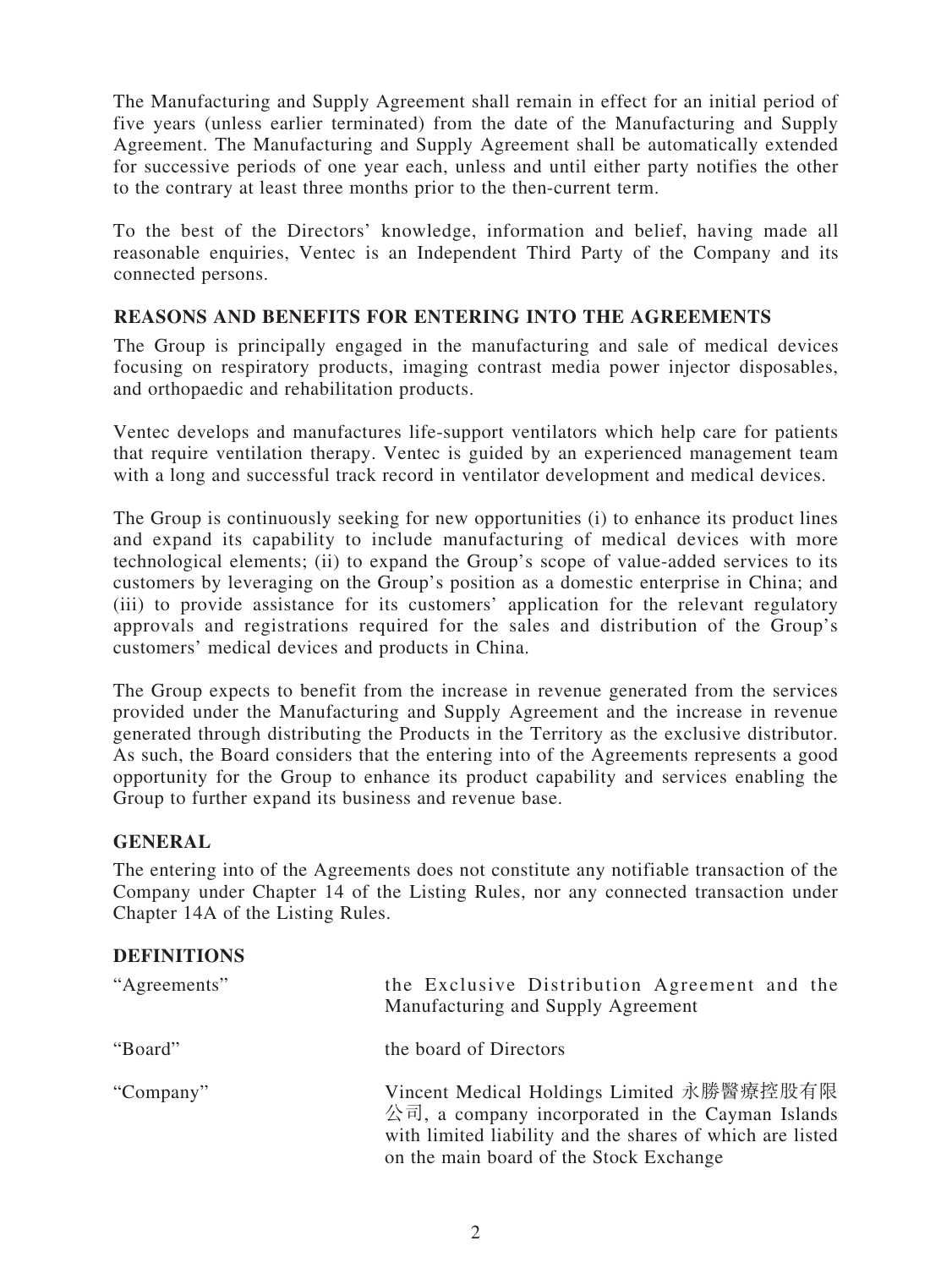| "connected person(s)"                   | has the meaning ascribed thereto under the Listing<br>Rules                                                                                                                                                                             |
|-----------------------------------------|-----------------------------------------------------------------------------------------------------------------------------------------------------------------------------------------------------------------------------------------|
| "Directors"                             | the directors of the Company                                                                                                                                                                                                            |
| "Exclusive Distribution<br>Agreement"   | the exclusive distribution agreement between Vincent<br>Healthcare Products and Ventec dated 25 August 2016<br>in respect of the distribution of the Products in the<br>Territory                                                       |
| "Group"                                 | the Company and its subsidiaries                                                                                                                                                                                                        |
| "Independent Third Party"               | a person who, as far as the Directors are aware after<br>having made all reasonable enquiries, is not a<br>connected person of the Company                                                                                              |
| "Listing Rules"                         | the Rules Governing the Listing of Securities on the<br><b>Stock Exchange</b>                                                                                                                                                           |
| "Manufacturing and<br>Supply Agreement" | the manufacturing and supply agreement between<br>Vincent Medical Manufacturing and Ventec dated 25<br>August 2016 in respect of the manufacture and supply<br>of the Products as ordered by Ventec from time to time                   |
| " $Product(s)$ "                        | certain ventilator and related consumable and<br>accessory products as set out in the Agreements                                                                                                                                        |
| "Regulatory Approvals"                  | any and all statutory, regulatory and governmental<br>permits, approvals, licences, registrations and/or<br>certificates required in the Territory to import, market,<br>promote and/or distribute the Products in the Territory        |
| "Stock Exchange"                        | The Stock Exchange of Hong Kong Limited                                                                                                                                                                                                 |
| "Territory"                             | China, excluding Beijing and provinces around Beijing<br>(namely Hebei, Shandong, Liaoning, Jilin, and<br>Heilongjiang), and Shanghai and provinces around<br>Shanghai (namely Jiangsu, Anhui, Zhejiang, Henan,<br>Jiangxi, and Fujian) |
| " $U.S."$                               | the United States of America, its territories and<br>possessions, and state of the United States and the<br>District of Columbia                                                                                                        |
| "Ventec"                                | Ventec Life Systems, Inc., a company with its head<br>office in the U.S.                                                                                                                                                                |